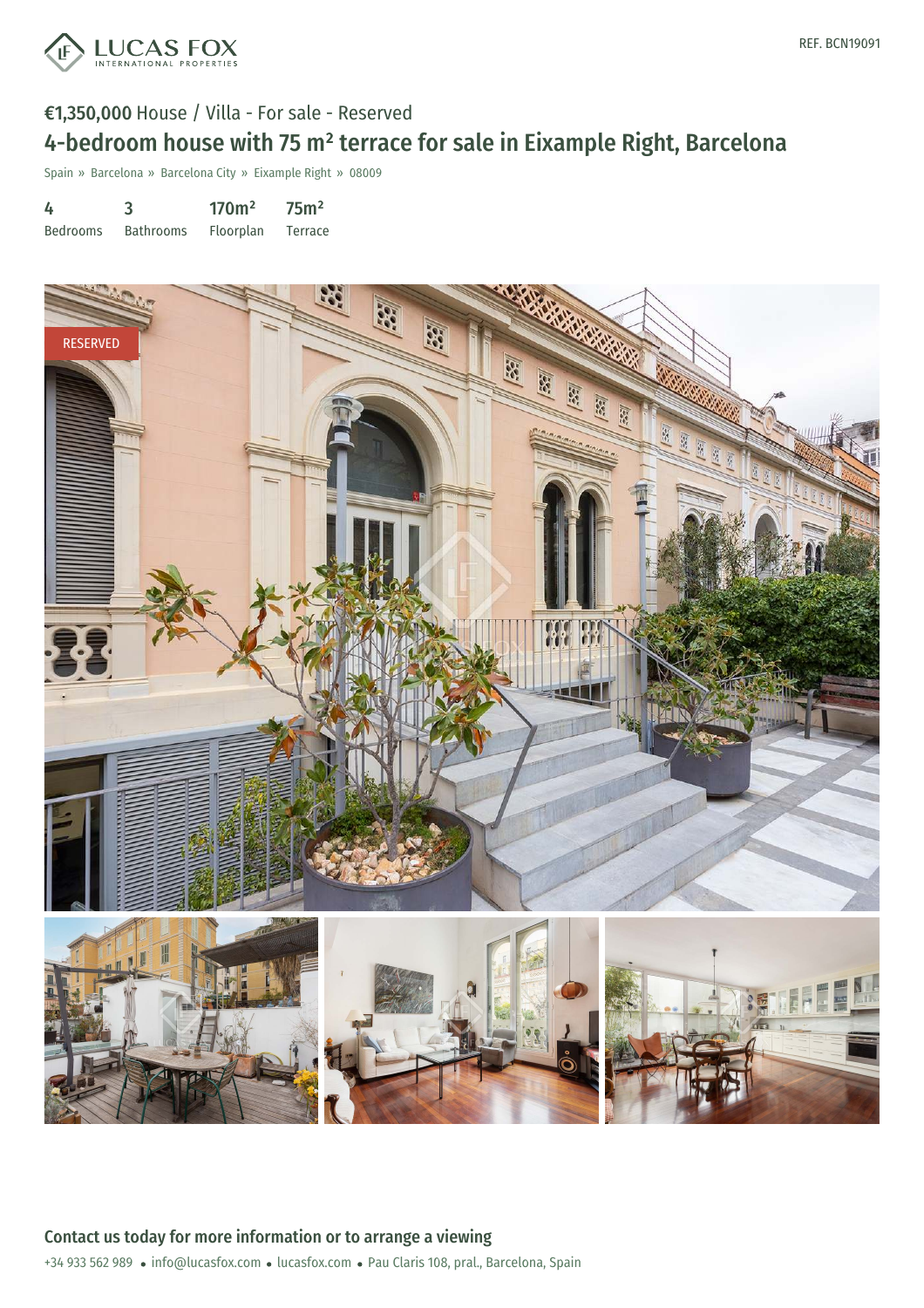

## €1,350,000 House / Villa - For sale - Reserved 4-bedroom house with 75 m² terrace for sale in Eixample Right, Barcelona

Spain » Barcelona » Barcelona City » Eixample Right » 08009

| 4               | 3                | 170 <sup>m²</sup> | 75 <sup>m²</sup> |
|-----------------|------------------|-------------------|------------------|
| <b>Bedrooms</b> | <b>Bathrooms</b> | Floorplan         | Terrace          |

## **OVERVIEW**

Beautiful renovated house from the beginning of the 20th century with 4 bedrooms, 3 bathrooms, 2 terraces and a solarium for sale in a private pedestrian passage in the centre of Eixample Right, Barcelona.

Completely renovated period house with a functional layout, consisting of four floors plus the terrace and solarium area.

The renovation has placed a large skylight as the centre of the property, with the staircase around it. This skylight, plus other skylights strategically distributed throughout the house, allows the entry of abundant direct natural light to all points and floors of the home, something that the original layout of the early twentieth century did not allow. The renovation of the house sought to combine a functional layout while increasing and enhancing the beauty and harmony of the entire property.

The room has a large opening and height, since the architectural project by Joaquim Prats sought to respect the original height of the window on the façade. Likewise, the ceiling of the living room was removed to create a large open space that connected the ground floor, the first floor and the second floor. This gives the house a harmonious atmosphere, combining light and lightness, while integrating all its rooms with the large central stairwell in an organic way.



[lucasfox.com/go/bcn19091](https://www.lucasfox.com/go/bcn19091)

Terrace, Concierge service, High ceilings, Natural light, Period Building, Wooden flooring, Modernist building, Air conditioning, Alarm, Barbecue, Built-in wardrobes, Chill out area, Double glazing, Equipped Kitchen, Exterior, Heating, Library, Transport nearby, Well